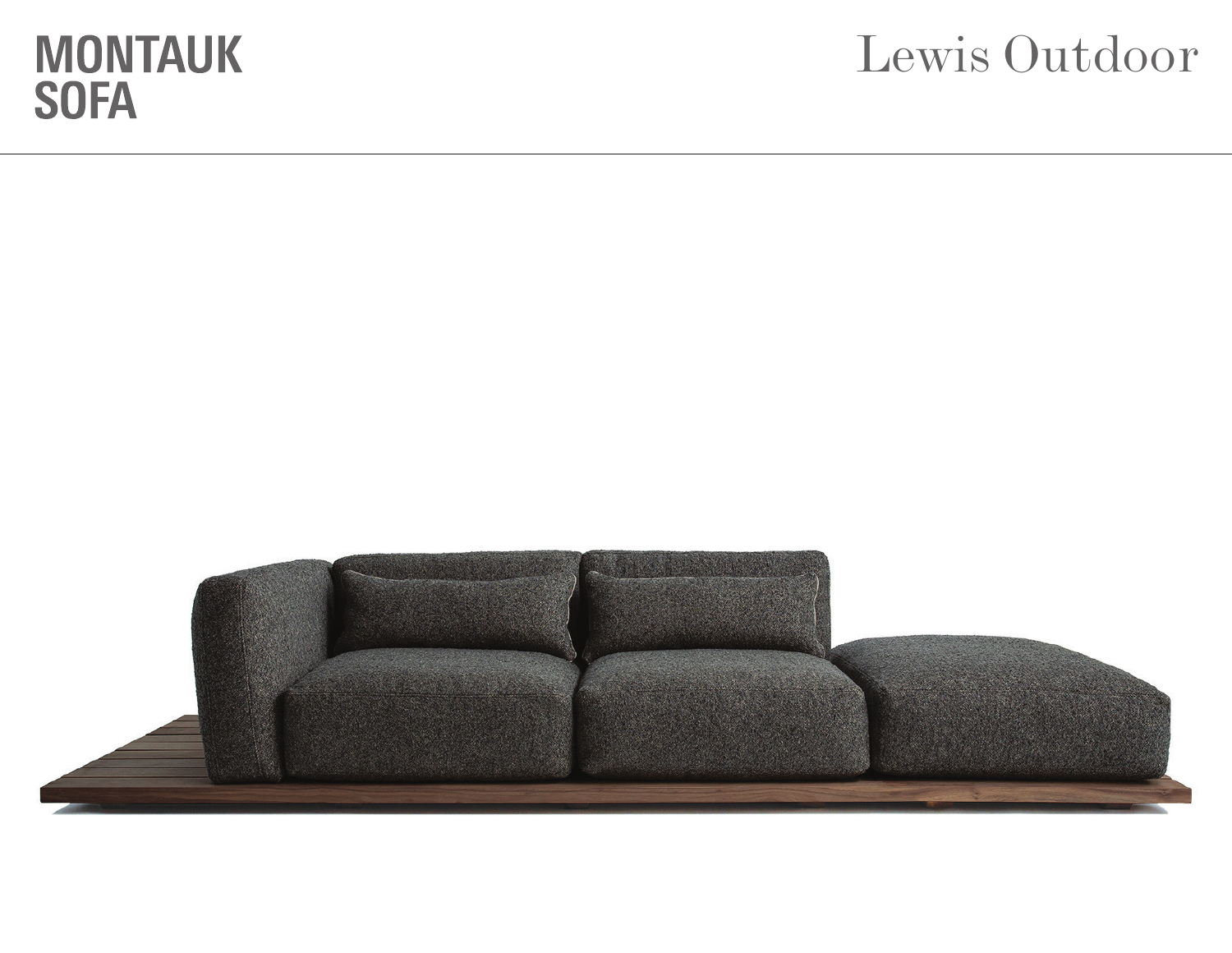## Lewis Outdoor

#### Sofa

Length 134" / 341 cm<br>Depth 47" / 120 cm Depth 47" / 120 cm<br>
Height 32" / 82 cm

32" / 82 cm

The Lewis Outdoor is composed of modular units. Multiple configurations are possible.



32" / 82 cm

 $-47$ " / 120 cm  $-$ 

47" / 120 cm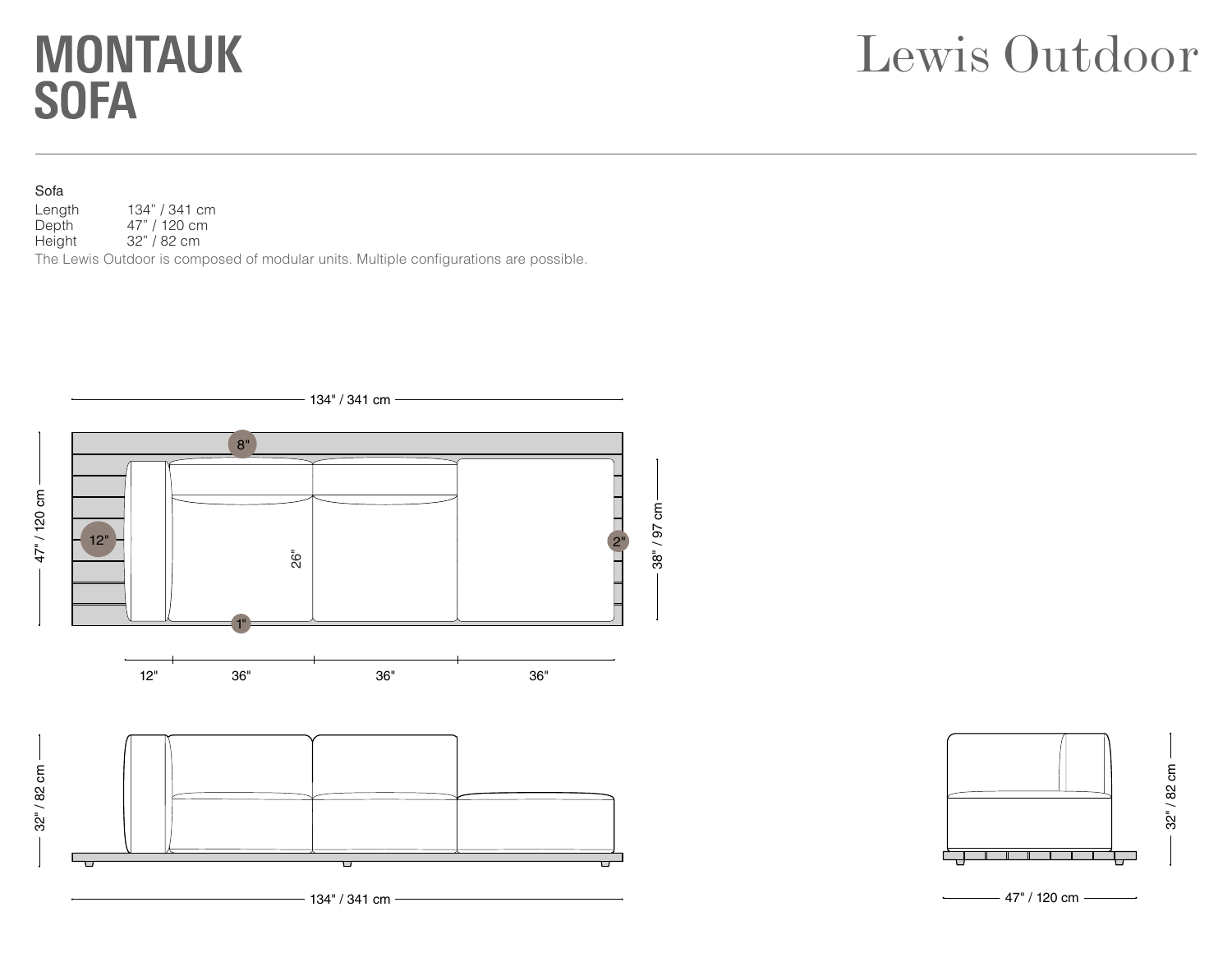# Lewis Outdoor

#### Loveseat

Length 100" / 254 cm<br>Depth 47" / 120 cm Depth 47" / 120 cm<br>
Height 32" / 82 cm 32" / 82 cm

The Lewis Outdoor is composed of modular units. Multiple configurations are possible.





47" / 120 cm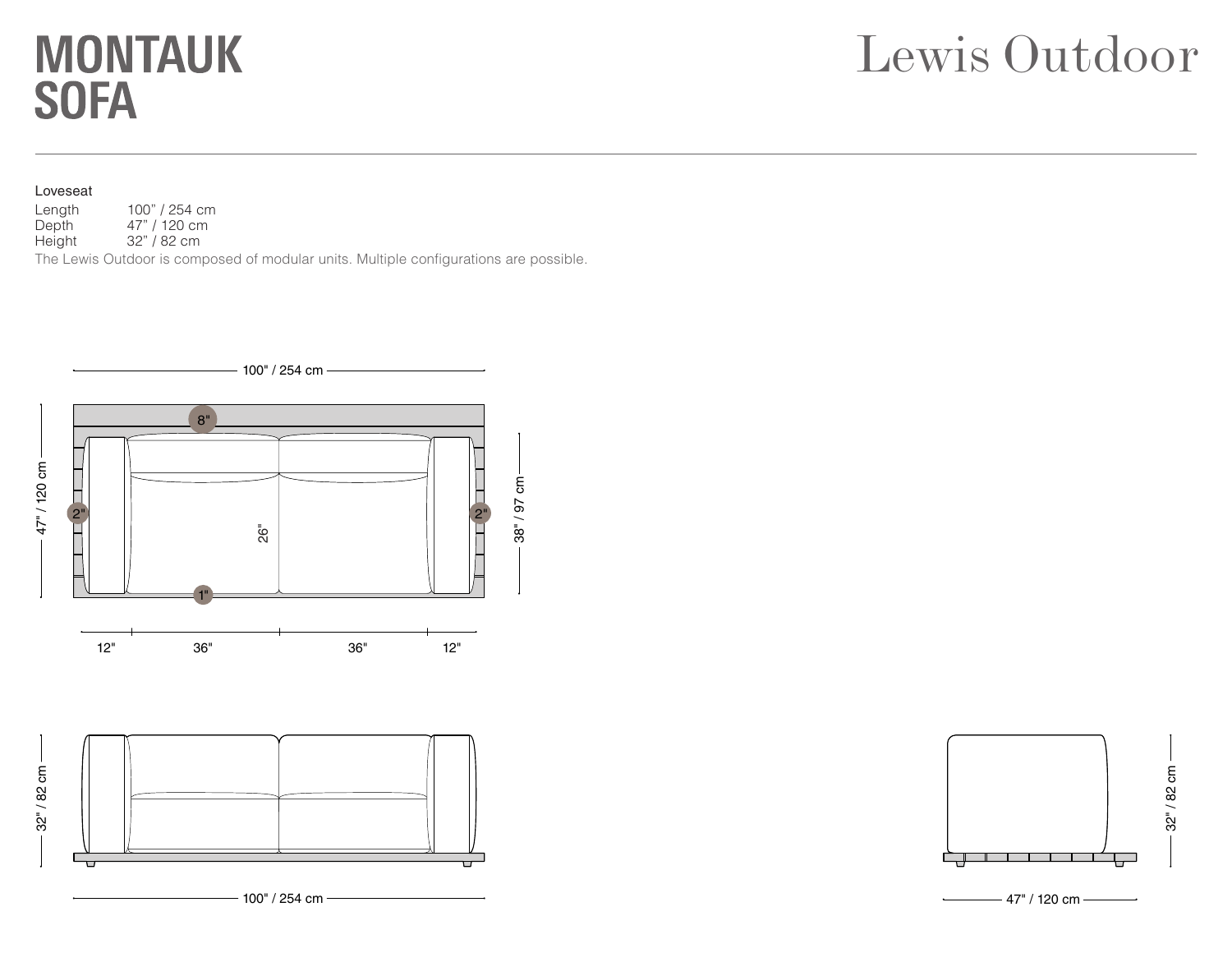# Lewis Outdoor

#### One arm loveseat

Length 96" / 244 cm<br>Depth 47" / 120 cm Depth 47" / 120 cm<br>
Height 32" / 82 cm 32" / 82 cm

The Lewis Outdoor is composed of modular units. Multiple configurations are possible.





47" / 120 cm



 $-47$ " / 120 cm  $-$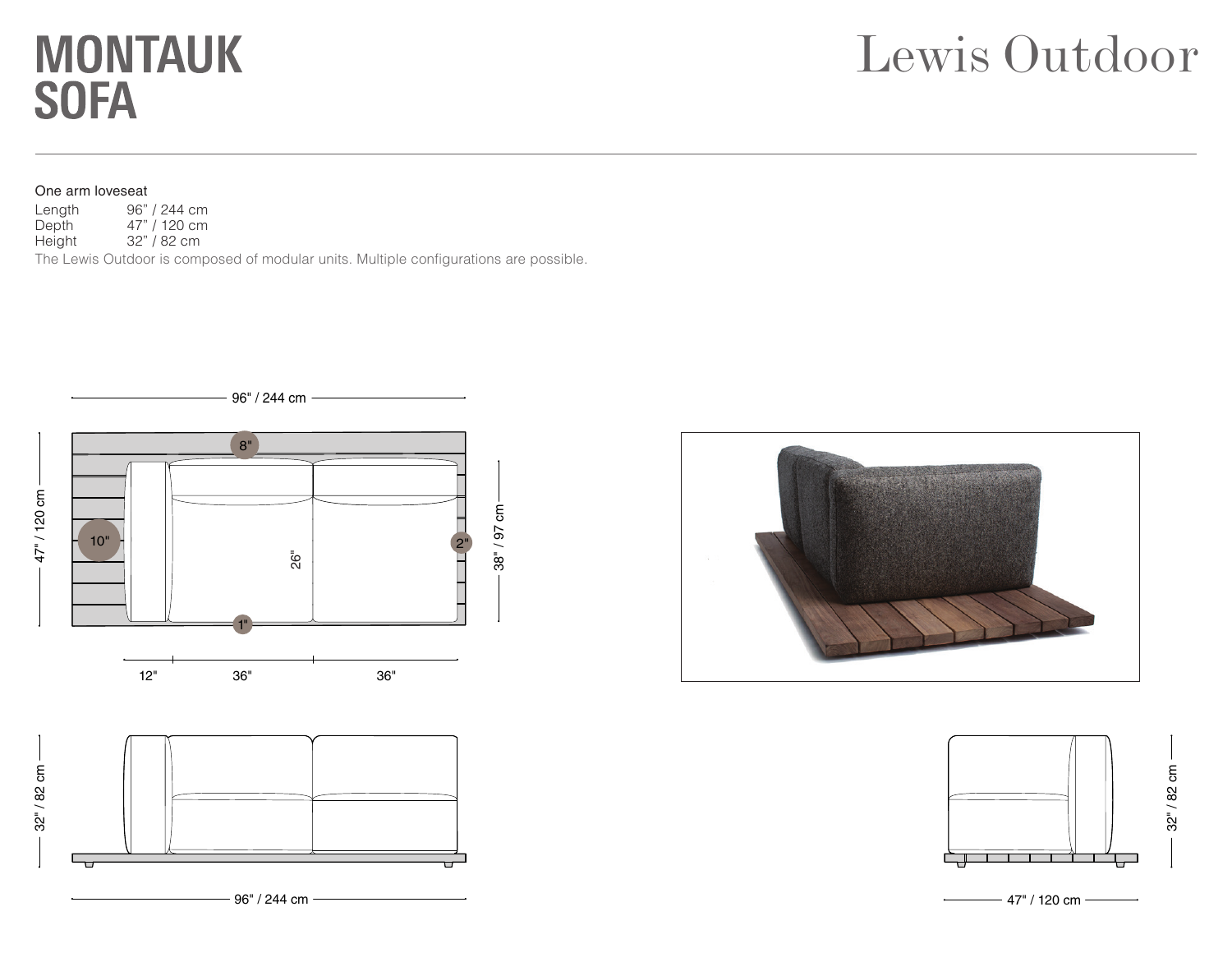## Lewis Outdoor

#### Chair

Length 62" / 158 cm<br>Depth 47" / 120 cm Depth 47" / 120 cm<br>
Height 32" / 82 cm

32" / 82 cm

The Lewis Outdoor is composed of modular units. Multiple configurations are possible.



![](_page_4_Figure_7.jpeg)

 $-47" / 120$  cm  $-$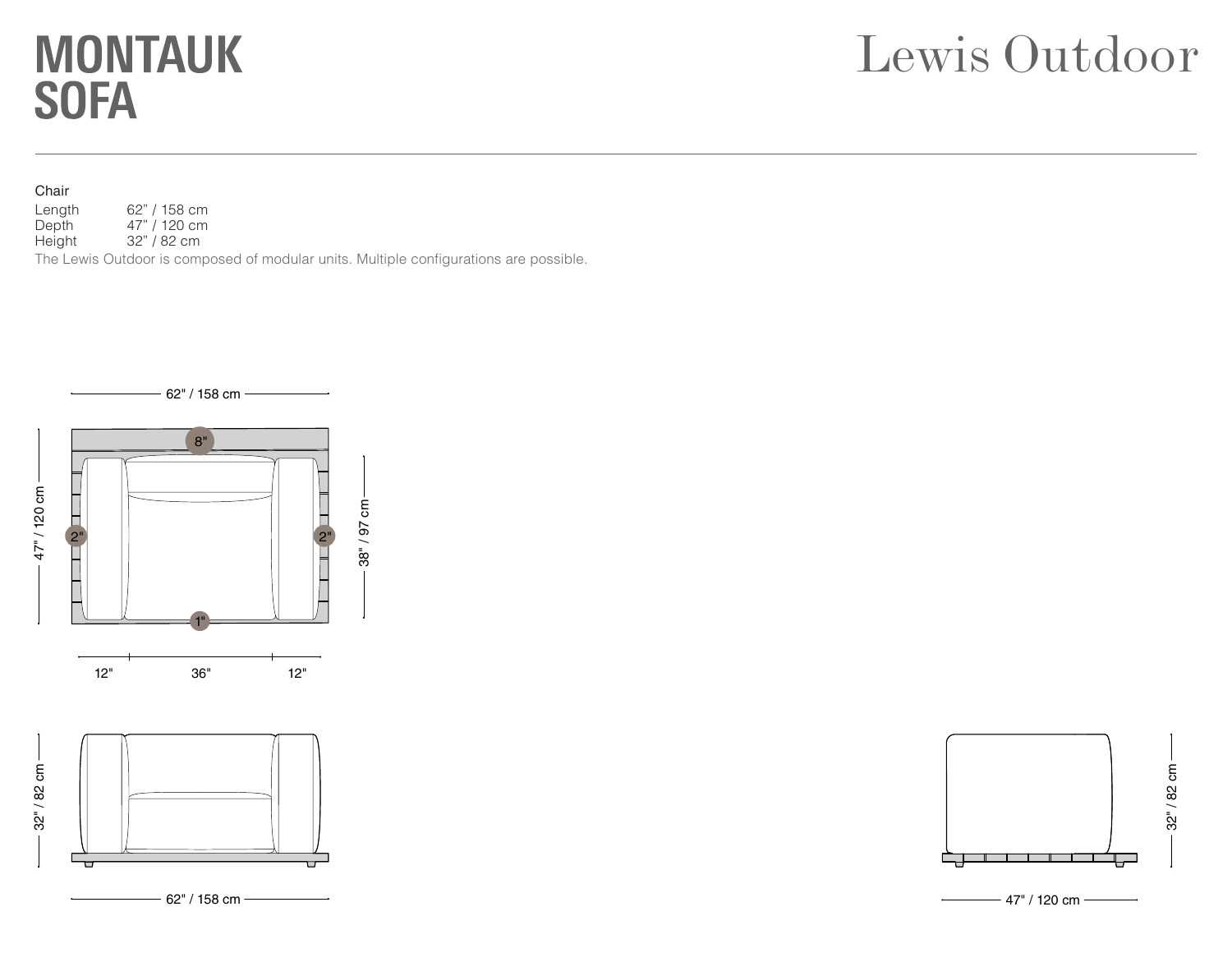# Lewis Outdoor

#### Armless chair

Length 40" / 102 cm<br>Depth 47" / 120 cm Depth 47" / 120 cm<br>
Height 32" / 82 cm 32" / 82 cm The Lewis Outdoor is composed of modular units. Multiple configurations are possible.

ี<br>26"<br>26"

 $\bar{8}^{\circ}$ 

![](_page_5_Figure_4.jpeg)

![](_page_5_Figure_5.jpeg)

![](_page_5_Figure_6.jpeg)

40" / 102 cm —

![](_page_5_Picture_8.jpeg)

![](_page_5_Figure_9.jpeg)

32" / 82 cm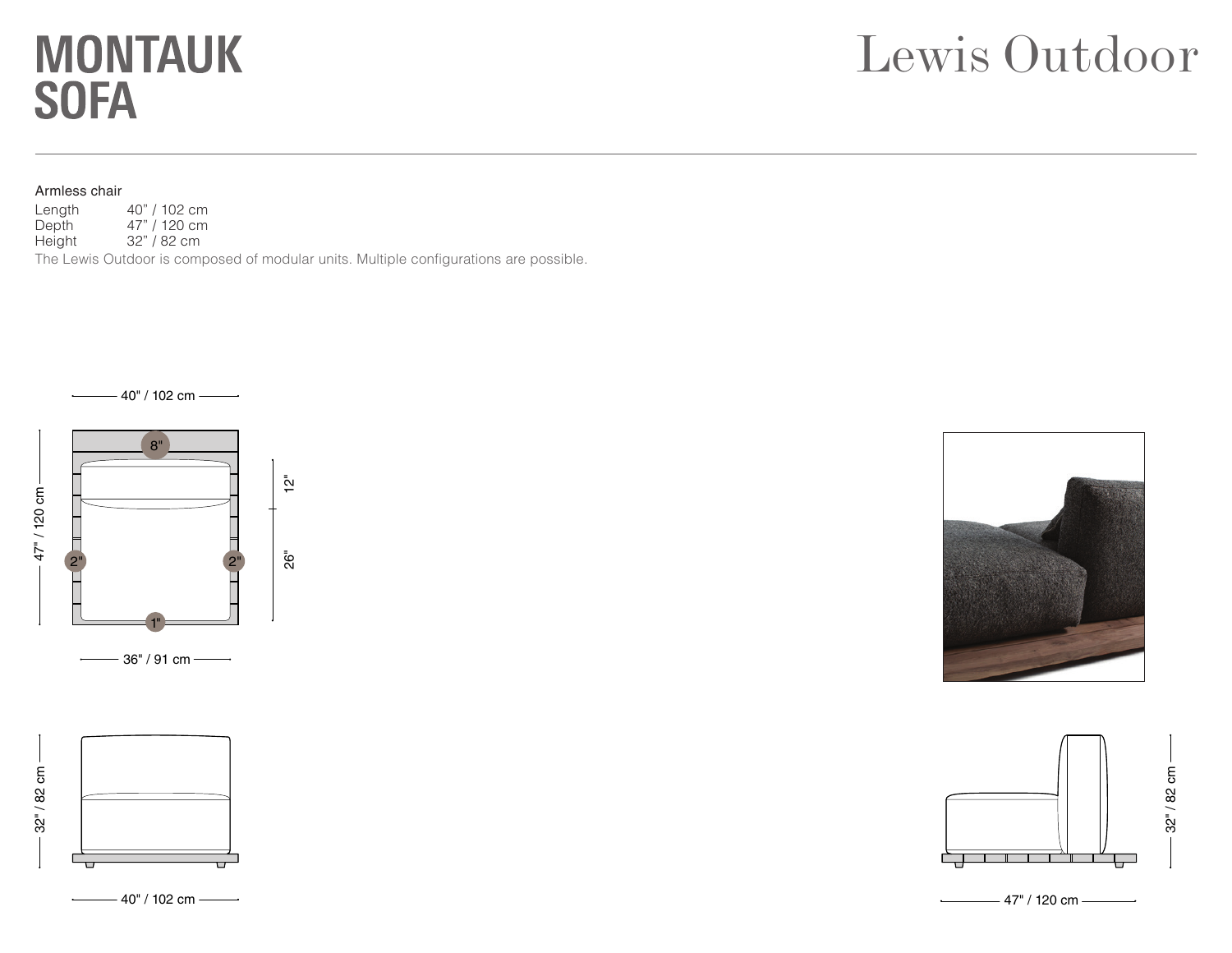## Lewis Outdoor

#### Ottoman

Length 36" / 92 cm<br>Depth 47" / 120 cm Depth 47" / 120 cm<br>
Height 16" / 41 cm  $16" / 41 cm$ 

The Lewis Outdoor is composed of modular units. Multiple configurations are possible.

![](_page_6_Figure_5.jpeg)

![](_page_6_Figure_7.jpeg)

 $-$  38" / 97 cm  $-\rightarrow$ 

![](_page_6_Figure_9.jpeg)

![](_page_6_Figure_10.jpeg)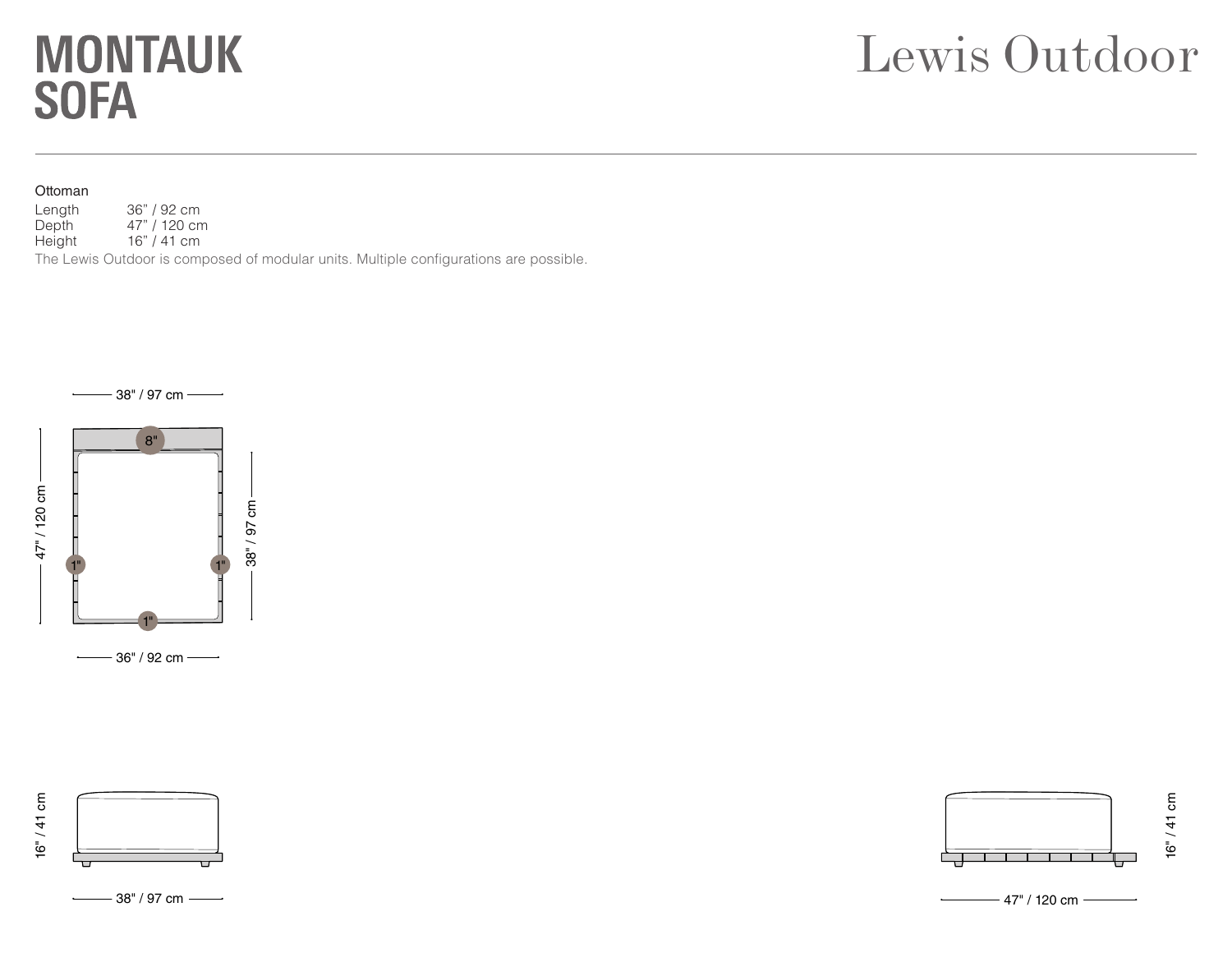## Lewis Outdoor

#### Lounge Chair

Length 93" / 236 cm<br>Depth 38" / 97 cm

Depth 38" / 97 cm<br>
Height 32" / 82 cm 32" / 82 cm

The Lewis Outdoor is composed of modular units. Multiple configurations are possible.

![](_page_7_Figure_6.jpeg)

![](_page_7_Figure_7.jpeg)

93" / 236 cm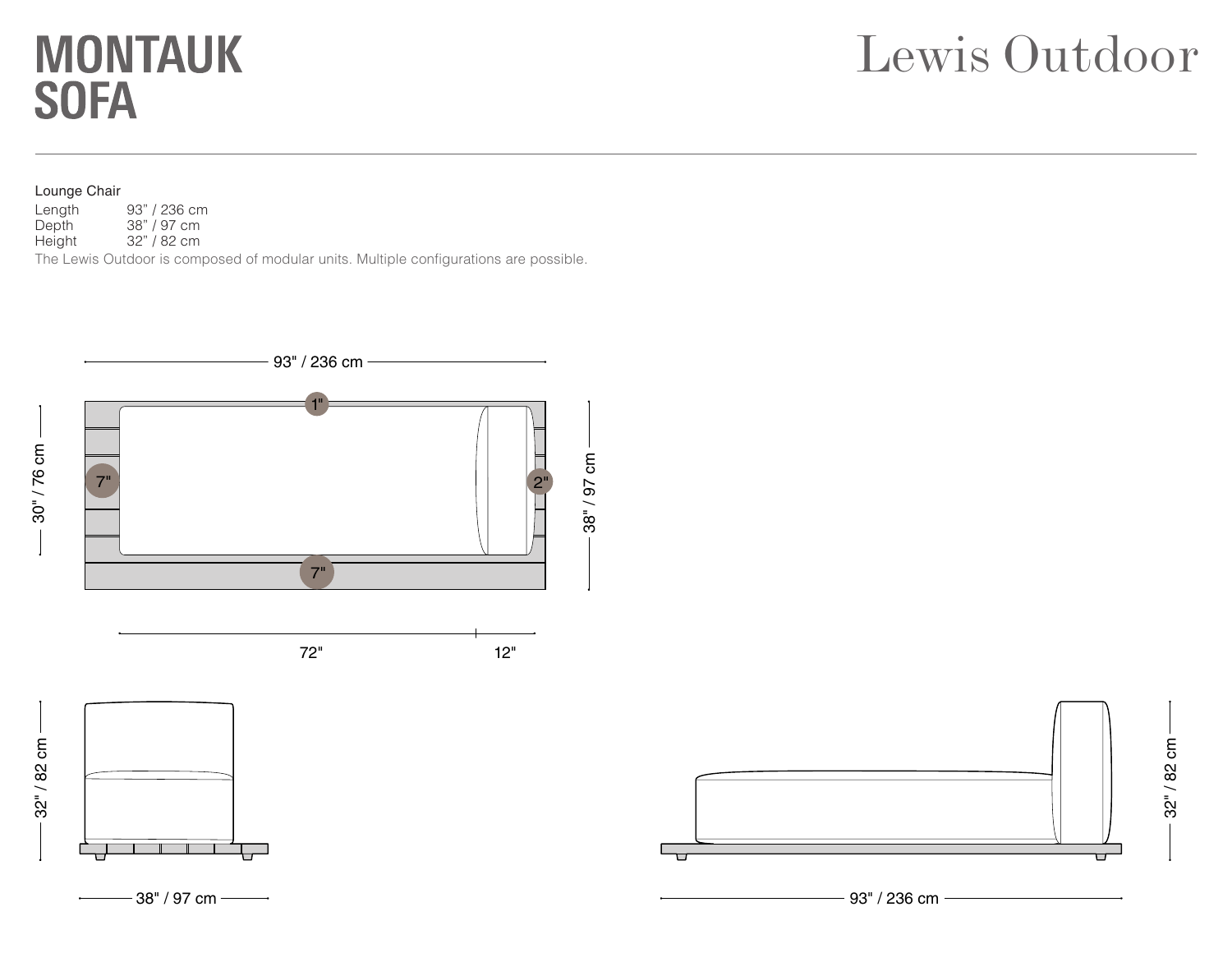## Lewis Outdoor

#### Small platform Lounge Chair

Length 93" / 236 cm<br>Depth 33" / 84 cm

Depth 33" / 84 cm<br>
Height 32" / 82 cm 32" / 82 cm

The Lewis Outdoor is composed of modular units. Multiple configurations are possible.

![](_page_8_Figure_6.jpeg)

![](_page_8_Figure_7.jpeg)

93" / 236 cm